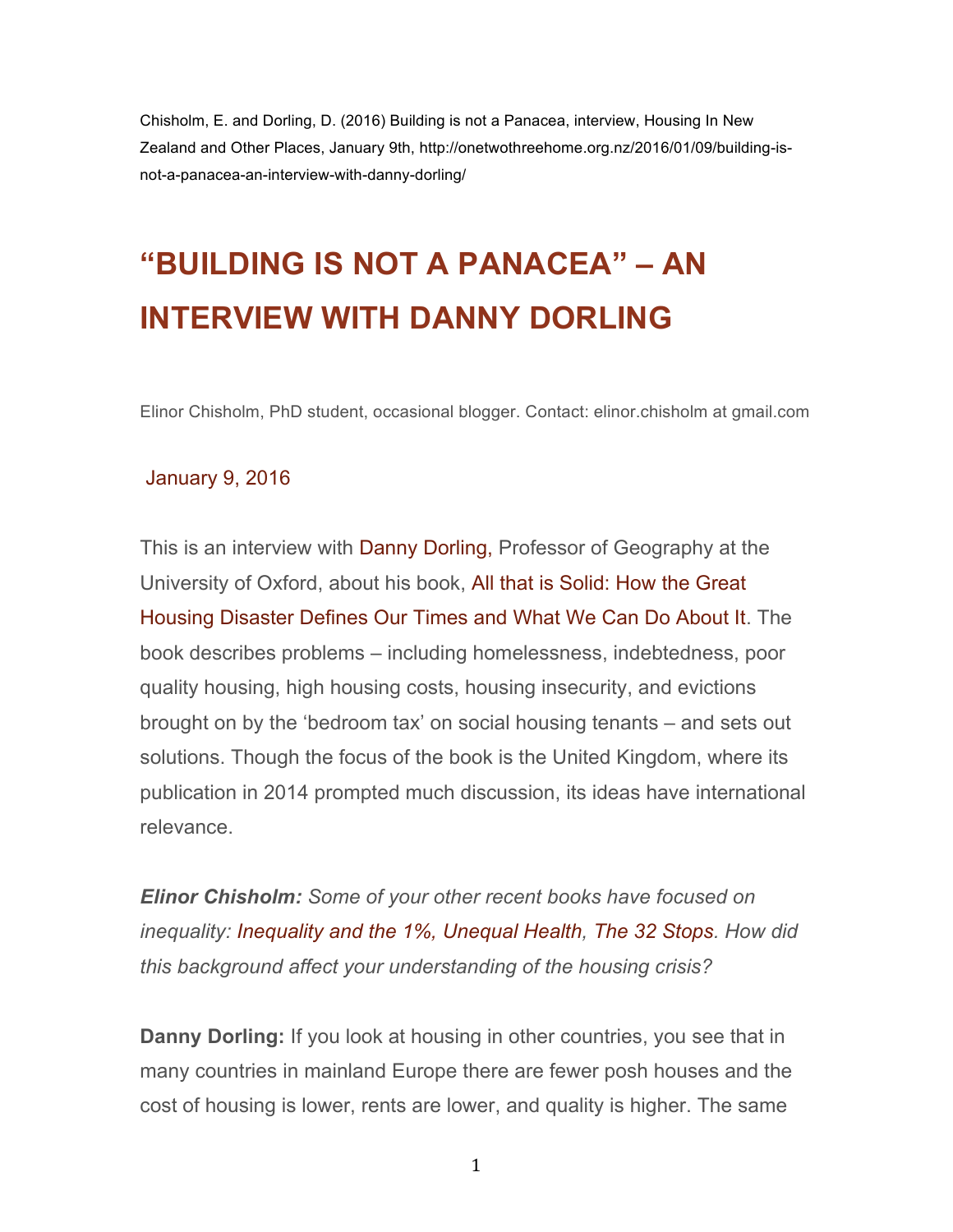thing happens in Japan. It doesn't happen in the US. It doesn't happen in the UK, it doesn't happen in New Zealand. What these countries have in common – the US, the UK, New Zealand – is currently very high levels of income inequality. Other rich countries have much lower income inequality. It makes a lot of sense. It's just impossible to house people well if you're paying some people 4 or 5 times more than others. You can't expect the market to work well if people have got such an unequal entry point into the market. That just seemed very obvious to me.

If suddenly Britain were to get a much more equal income distribution – the most likely way would be an almighty financial crash, we leave Europe, our banks all go bust – then we'd very quickly sort our housing out. It's not advisable, and it wouldn't be very much fun, but the people who can currently afford to buy or rent a huge amount of space in the middle of London couldn't afford that, so it would have to be shared more equally. We built an enormous amount of homes in the 1930s and 1950s in a time when income and wealth inequality was narrowing. And people became better housed. Then, in the late 1970s and early 1980s, when inequality begins to widen, the quality of our housing becomes worse, the amount of space people have shrinks, the cost of housing rises massively, and also, really pernicious views begin to form. You begin to have it commonly argued that it's okay for someone to own lots of property, and rent it out, and to make a big profit from lots of other people, while doing nothing to improve the housing. It's being presented as okay that lots of people can't afford to live in London, and if you can't afford it, you should leave. You can't have these attitudes in a country that doesn't have the economic inequality that we've got.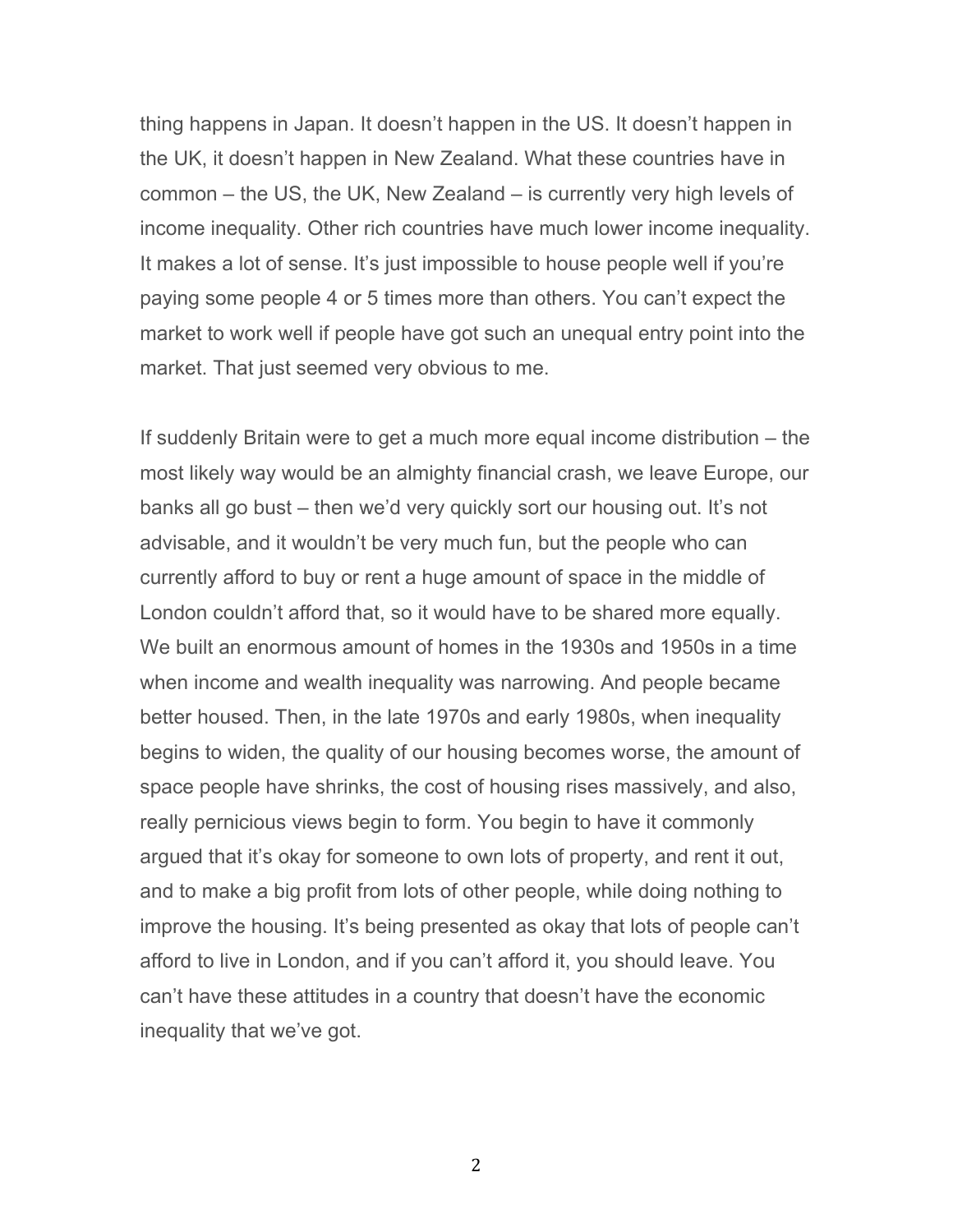*EC: So is it more important to work on reducing income inequality or dealing with housing?*

**DD:** It's a circular thing. One reason why [more equal countries] have a very small number of rich people is that they didn't let people make so much money from housing. I was in New Zealand years ago when one of the broadcasters was paid a \$250,000 salary, and there was a big fuss about how she was being paid so much. The problem is, she won't have spent most of that. \$150,000 of that she'll have invested back then in housing in Auckland. The problem isn't just paying your newscaster \$250,000, it's letting her make so much from doing nothing by becoming a landlord as well.

*EC: One way in which your book stands apart from others is that building more homes is not presented as the key solution. Why do you think building is not so important?*

**DD:** There are reasons to build. But building is not a panacea. Even if we imported all of Europe's bricklayers, and built as fast as we possibly can, it would still take us 10 or 15 years to build what we might need, if we're going to carry on using what we've got inefficiently. The way that we could improve the situation very rapidly is by encouraging people to move out of houses that are under-occupied, and not to leave homes empty. The striking thing in Becky Tunstall's work [on relative housing space inequality] is what happened between 1991 and 2011. Around 1991, the best-off tenth of people had about three times more rooms per person than the worst-off tenth. By 2011 it had jumped to five times. So we have this escalating inefficient use of our existing housing stock. You could build a million houses and still have most of the population badly housed. You'd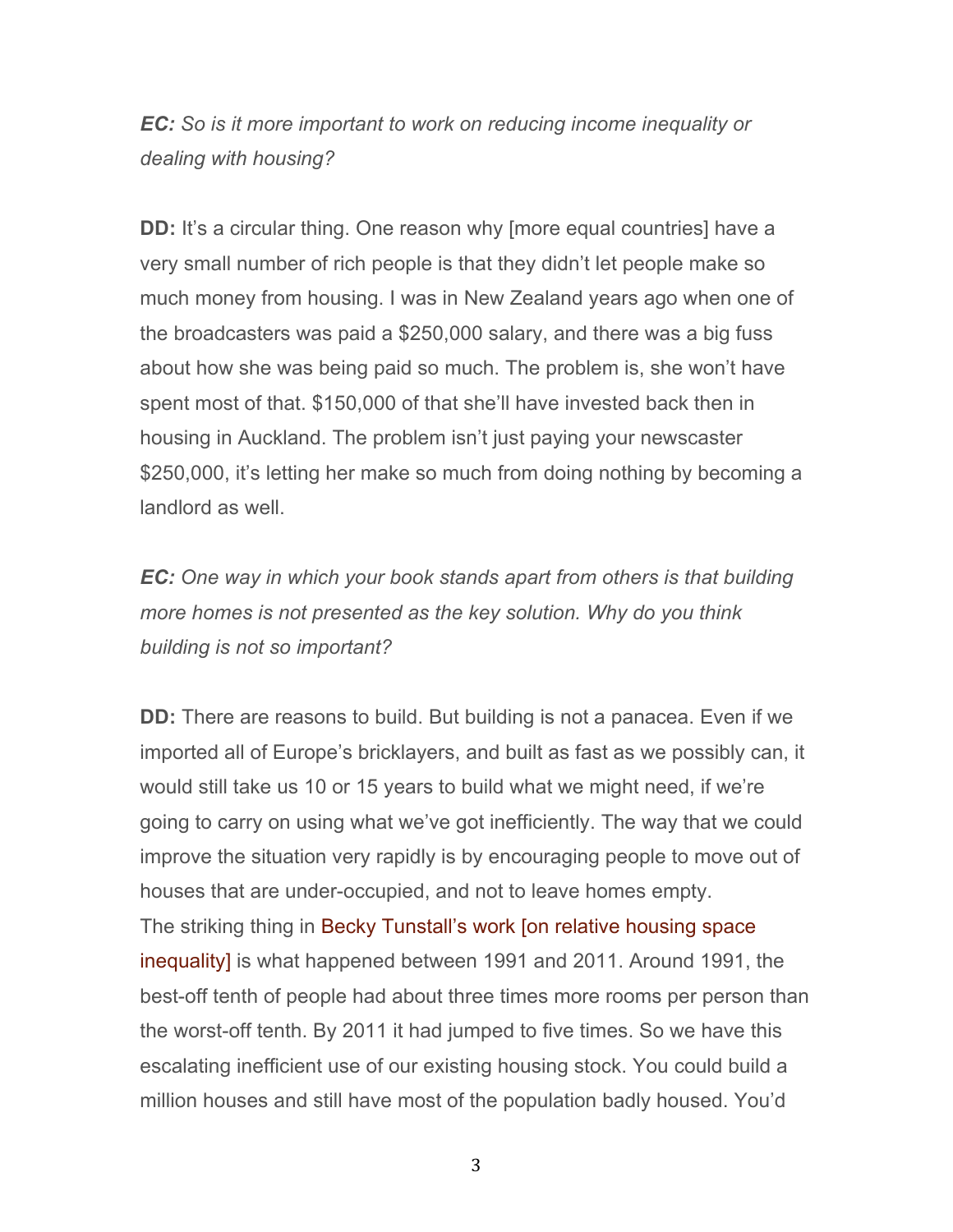just have more second homes, and more people occupying a lot of space in that example.

The other thing that happened in the last twenty years is ageing. The housing stock worked okay when people died in their 70s. If you've got a large population living through to their 80s and 90s and they're still sitting in those family houses, it gets tricky. So we do need to build retirement apartments. They need to be very near to where people currently live, because people want to live near their friends and their families.

*EC: There are more bedrooms than people in the UK, as there are in New Zealand, but people are homeless and in overcrowded living situations. To address this problem, you recommend implementing a land value tax.*

**DD:** It should be possible for every family to have a spare bedroom. It shouldn't be possible for every single individual to have a spare bedroom. You do need spare bedrooms. You just don't need as many. We need an annual tax that is related to the amount of space and the value. If somebody wants to have a bach in the middle of nowhere in New Zealand, there's no problem with that. Second homes where nobody actually wants to live are fine. What a land value tax does is deter people from having their second home in the middle of Oxford or London.

*EC: So the argument is that an incentive to own fewer properties or occupy less space would increase the amount of housing and space available to others?*

**DD:** [The idea is to] use what you've already built first. Whereas what the mainstream in Britain – the elite – want to do is to leave in place what we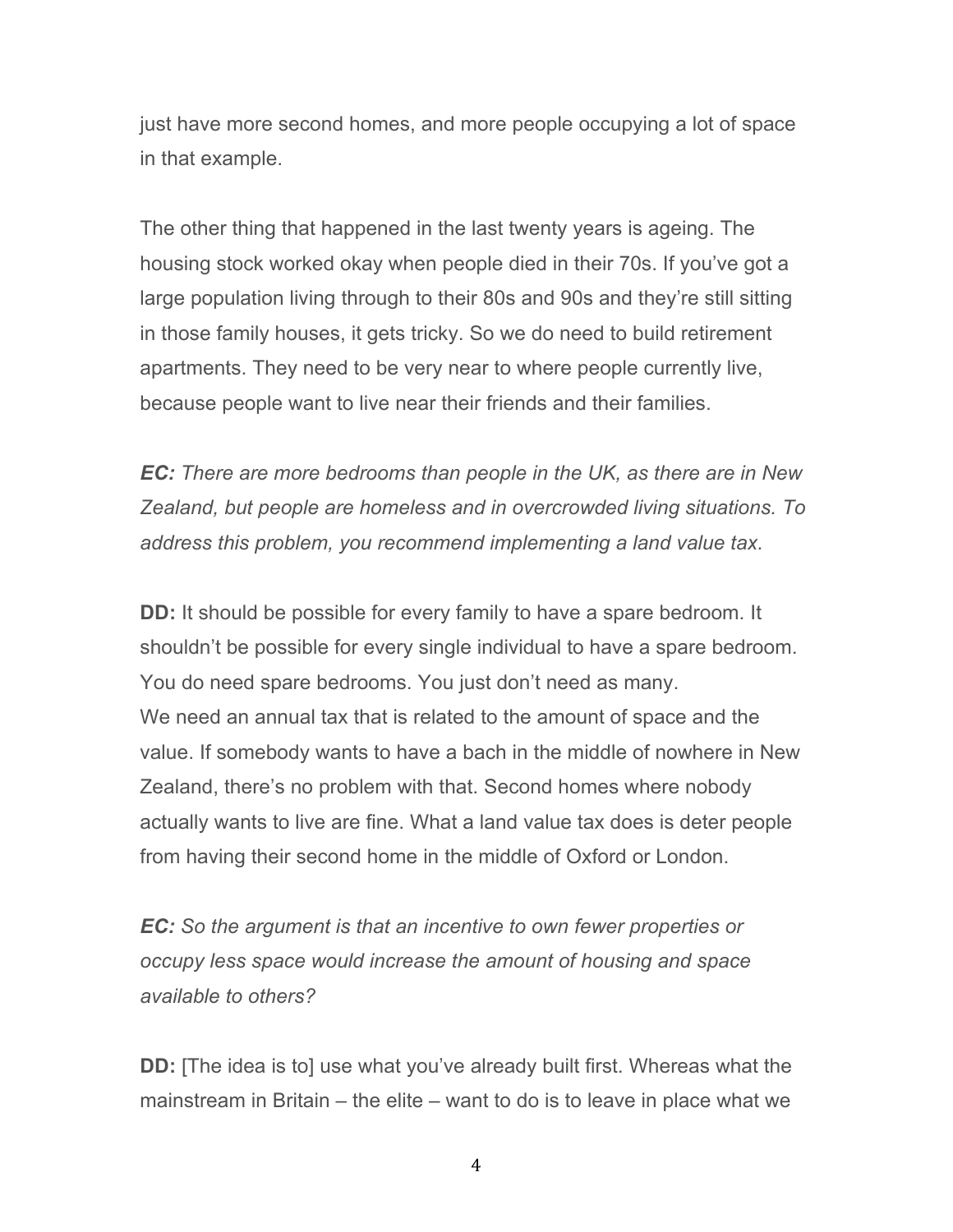already have. I recently gave some evidence to members of the House of Lords on the economics of the UK housing market. Some of those lordships sitting opposite would have owned two or three properties. They want to try to solve the housing problem without anyone touching their multiple homes, and without looking into the over-consumption of housing by others like them.

That's the elephant in the room with housing: the sanctity of property. [It makes it hard] to even discuss the idea that people shouldn't necessarily have as much property as they've managed to get. Or even talk quietly about how they managed to get it. Which is not through their own hard work. Ever. No one works so much harder than someone else that they can legitimately afford several properties in London, for example. It is from inherited money or capital accumulation that they own so much, not from having worked hard themselves.

The other problem about housing is that if you own land you're stopping somebody else being there. I'm happy for wealthy people to buy as much art as they want. It doesn't hurt anybody else.

*EC: In previous times, tenant protest helped force the government to bring in rent regulation and council housing. Now that the majority of households live in their own homes, and are invested in house prices remaining high, is it possible that we'll see any similarly drastic changes in approach to housing?*

**DD:** Well, the numbers of renters have been going up since 1991. The number of renters in London is going up by 1% a year. So, if that were to continue, London will be at least 90% renting by the end of the century.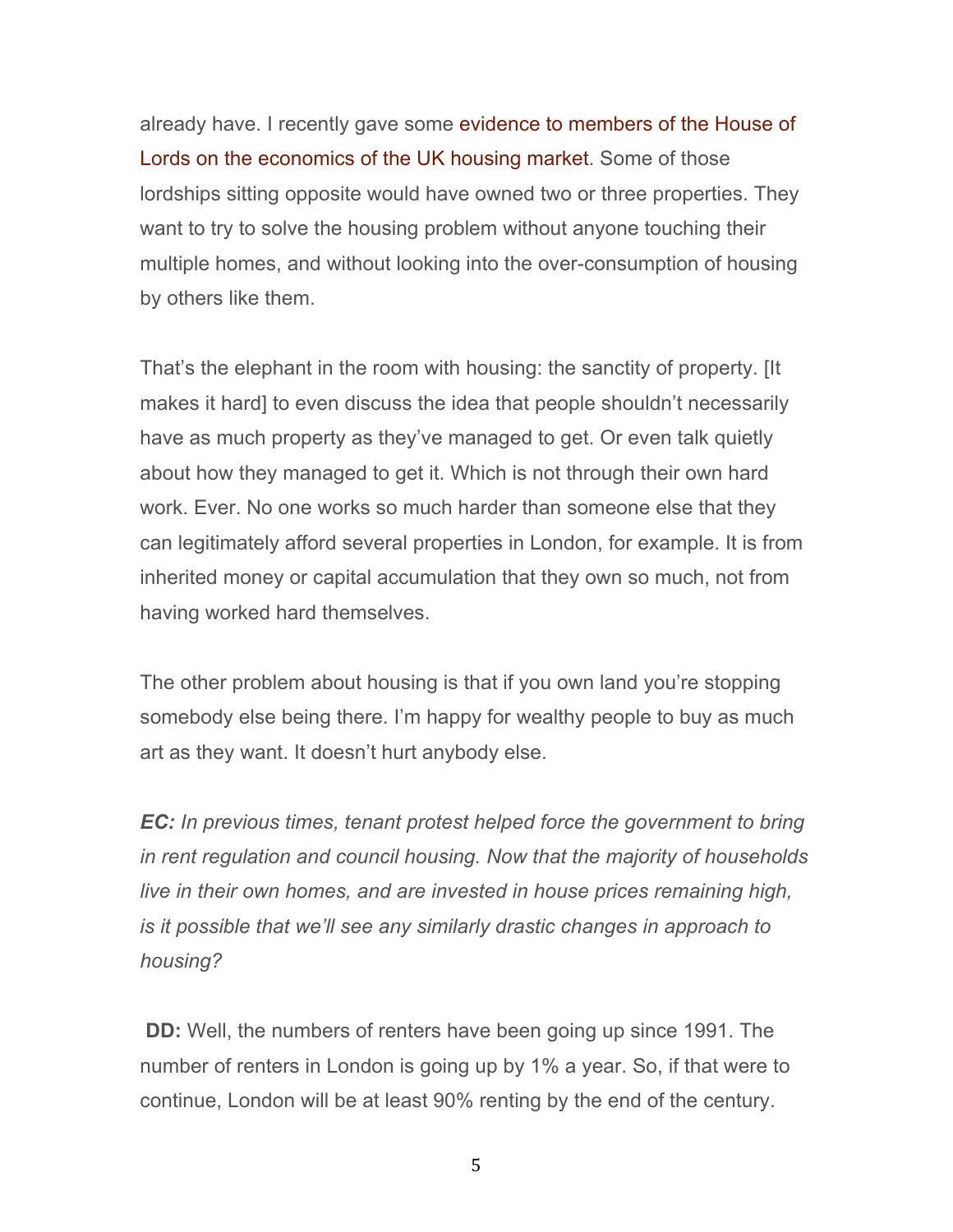We're heading rapidly to a majority of the population renting. The question is, will you manage to fool a population where the majority rent that the current system is somehow in their interests?

*EC: People aspire to own a home just as they have in the past, even as it gets harder and harder or less likely.*

**DD:** People think "it'll be fine if I meet someone and we can get together a deposit to buy something". The tragedy is that, it worked in the past because housing was cheaper, jobs were more secure, there was less unemployment, and people didn't split up so often. Now, in those 25 years [of having a mortgage] something's going to happen, and they'll end up renting. But people blame themselves and say, "it's my fault because we split up", or "I didn't work hard enough at my career". People don't realise that having a mortgage is much more dangerous than it used to be. We have the haves, the might-haves – those who can get a mortgage – and the have-nots. And the have-nots are getting to be a larger and larger group. There's a law going through today, the Housing Bill to take away lifetime tenancies from social housing, to get us back to where we were before the 1930s.

## *EC: Can you tell me more about why you decided against recommending the mass building of council housing?*

**DD:** I worry that it was the solution of a century ago. We're so bereft of solutions now that we just hark back to something that worked before. It's a gut reaction I have against simply doing what we did before, because I can't find examples of when we've done that and it's worked. Good solutions are always new. If people in the 1930s had simply advocated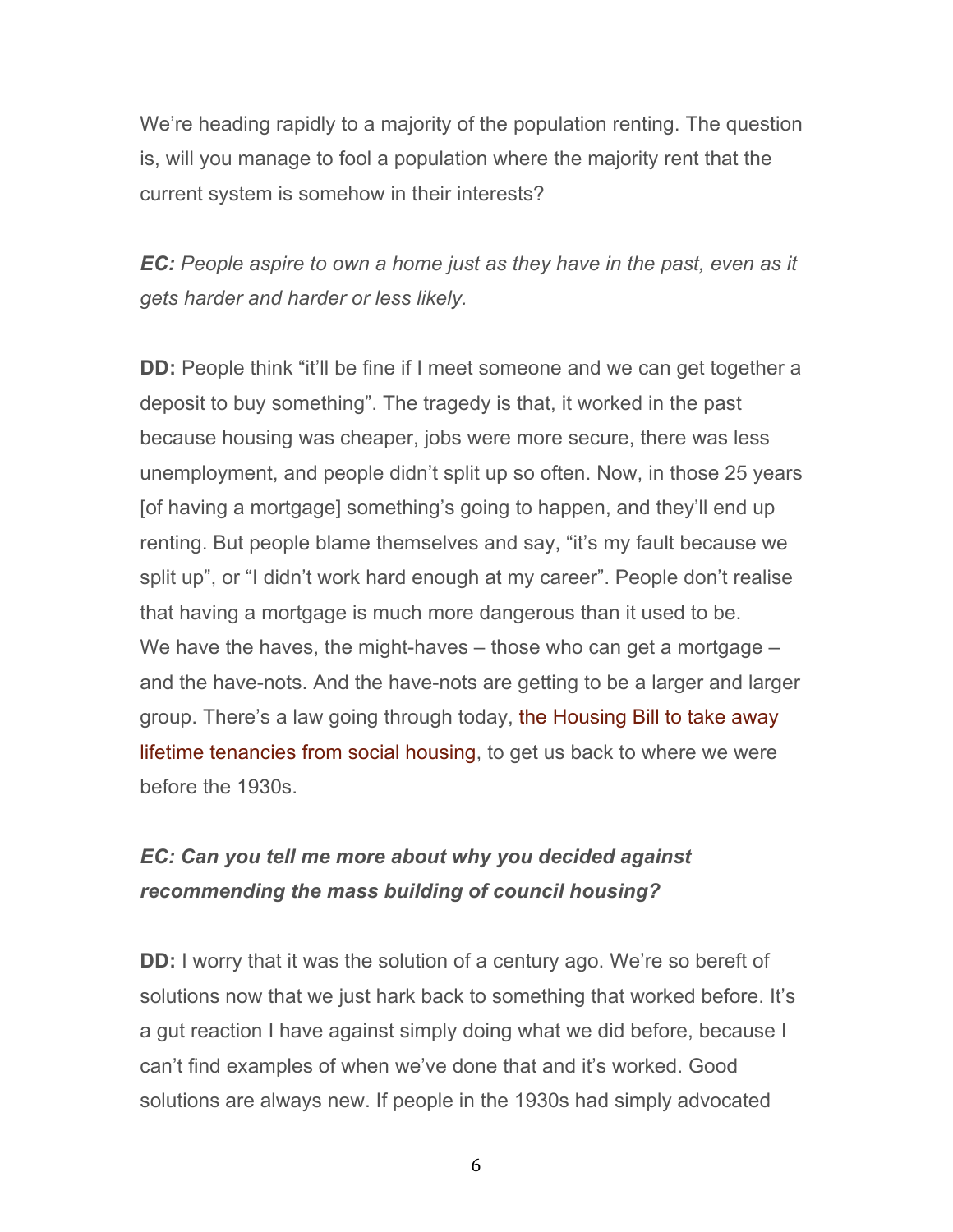solutions from the 1830s where would we have got to?

One of the themes in the book is the idea of a right to sell [your house to the council or a housing association when you can't pay the mortgage]. The right to sell already exists. In Sheffield many hundreds of families have already used it. It's called the mortgage reduction scheme. So your local council ends up with lots of different properties all over the place. You can never guarantee that your neighbour won't be in social housing. I'd let private builders build. Just not the big five firms. They need splitting up, and oligopoly law needs to be implemented. There's a cabal of five builders. They work very well to pretend they're not acting as a monopoly, but just look at their profits and how they behave.

*EC: Tenants pay so much of their income in rents. Is the problem high rents or low incomes? What is the right target?*

**DD:** I'd begin with housing costs because the bulk of the costs are unnecessary. So most of the rent is going towards making the landlord rich. It's not the cost of painting the house or fixing it. So you could regulate the rents and reduce them dramatically. People say that the problem with rent regulation is nobody will build. Students in economics have been taught that rent control equates slums. Whereas in fact we had slums, and we brought in council housing and rent controls [until 1981], and we got rid of slums.

Oxford's a market town. A market town means by law it was allowed to have a market in it, which was regulated by the local authority, which said: "these are the rules of the market". Markets have always been regulated. That's their original definition. They're not a free-for-all to allow you to